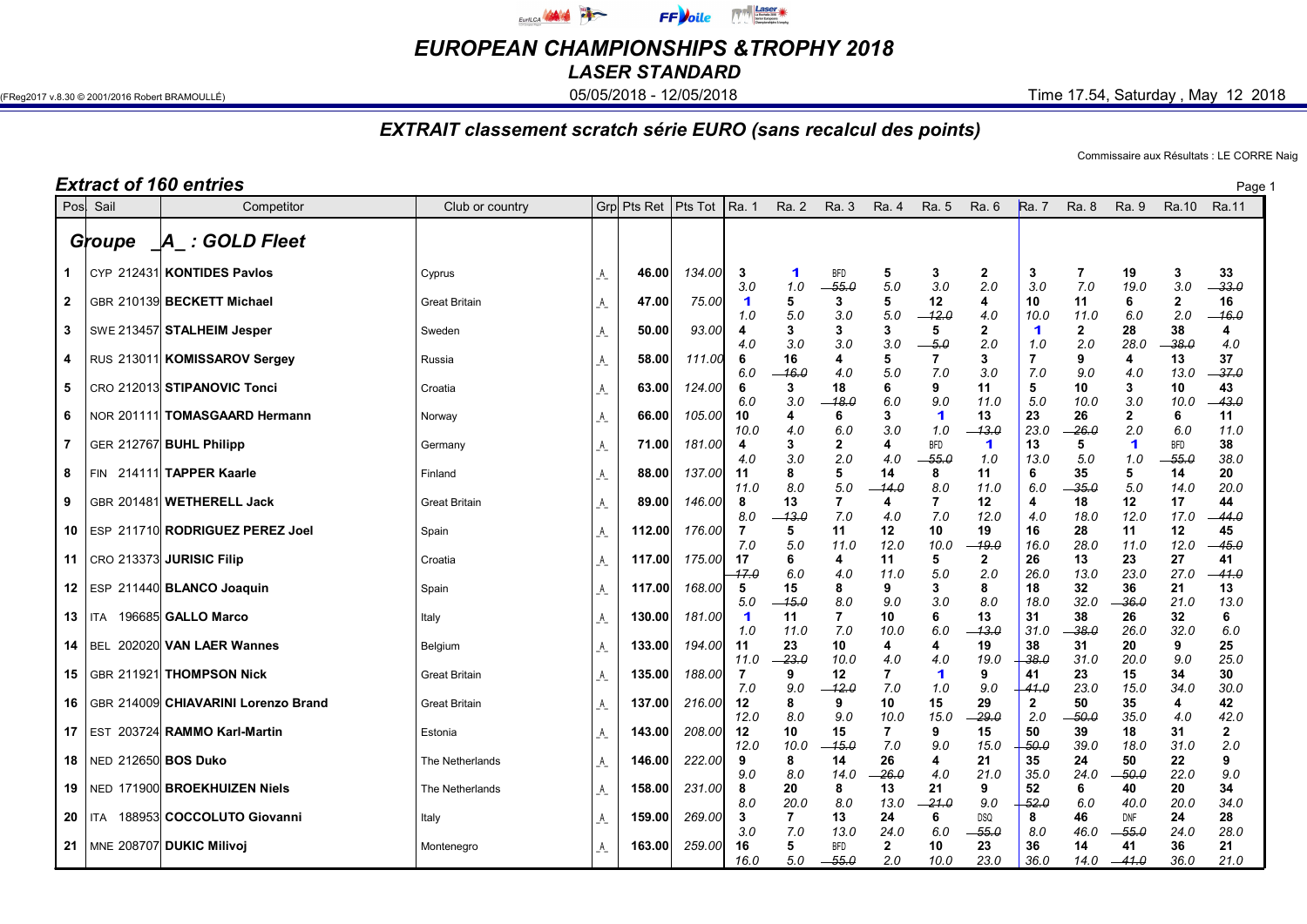|      |            | EUROPEAN CHAMPIONSHIPS &TROPHY 2018    |                                |                        |        |                               |               |             |                    |             |                    |               |                             |                     |               |                       | Page 2      |  |
|------|------------|----------------------------------------|--------------------------------|------------------------|--------|-------------------------------|---------------|-------------|--------------------|-------------|--------------------|---------------|-----------------------------|---------------------|---------------|-----------------------|-------------|--|
| Pos  | Sail       | Competitor                             | Club or country                |                        |        | Grp Pts Ret   Pts Tot   Ra. 1 |               | Ra. 2       | Ra. 3              | Ra. 4       | Ra. 5              | Ra. 6         | Ra. 7                       | Ra. 8               | Ra. 9         | Ra.10                 | Ra.11       |  |
|      |            | 22   POL 212955 CISZKIEWICZ Filip      | Poland                         | A                      | 167.00 | 242.00                        | 26            | 14          | 12                 | 16          | 24                 | 10            | 22                          | 49                  | 27            | 18                    | 24          |  |
|      |            | 23 HUN 213119 VADNAI Jonatan           | Hungary                        | $A_{-}$                | 170.00 | 274.00                        | 26.0<br>15    | 14.0<br>14  | 12.0<br>9          | 16.0<br>13  | 24.0<br><b>BFD</b> | 10.0<br>13    | 22.0<br>19                  | -49.0<br>16         | 27.0<br>42    | 18.0<br>29            | 24.0<br>49  |  |
|      |            |                                        |                                |                        |        |                               | 15.0          | 14.0        | 9.0                | 13.0        | -55.0              | 13.0          | 19.0                        | 16.0                | 42.0          | 29.0                  | -49.0       |  |
|      |            | 24   ITA 213437 BENINI Marco           | Italy                          | A                      | 174.00 | 236.00                        | 13            | 20          | 16                 | 20          | 15                 | 8             | 42                          | 29                  | 21            | 35                    | 17          |  |
|      |            |                                        |                                |                        |        |                               | 13.0          | -- 20.0     | 16.0<br>3          | 20.0        | 15.0               | 8.0           | -42.0                       | 29.0                | 21.0          | 35.0                  | 17.0        |  |
|      |            | 25   FRA 214398 BERNAZ Jean baptiste   | CN Sainte-Maxime - France      | _A_                    | 175.00 | 253.00                        | 7<br>7.0      | 11<br>11.0  | 3.0                | 23<br>-23.0 | 2<br>2.0           | 6<br>6.0      | 40<br>40.0                  | 22<br>22.0          | 29<br>29.0    | <b>DSQ</b><br>$-55.0$ | DNF<br>55.0 |  |
|      |            | 26   HUN 213095 VADNAI Benjamin        | Hungary                        | A                      | 177.00 | 232.00                        | 3             | 11          | 16                 | 8           | 12                 | 8             | 33                          | 33                  | 39            | 30                    | 39          |  |
| 27 I |            | NED 212968 HUMMEL Yuri                 | The Netherlands                | _A_                    | 181.00 | 274.00                        | 3.0<br>27     | 11.0<br>40  | -16.0<br>4         | 8.0<br>12   | 12.0<br>13         | 8.0<br>9      | 33.0<br>53                  | 33.0<br>19          | -39.0<br>38   | 30.0<br>40            | 39.0<br>19  |  |
| 28   |            | CZE 212491 TEPLY Viktor                | Czech Republic                 | A                      | 189.00 | 258.00                        | 27.0<br>18    | -40.0<br>26 | 4.0<br>10          | 12.0<br>19  | 13.0<br>14         | 9.0<br>7      | -53.0<br>43                 | 19.0<br>36          | 38.0<br>34    | 40.0<br>28            | 19.0<br>23  |  |
|      |            |                                        |                                |                        |        |                               | 18.0          | -- 26.0     | 10.0               | 19.0        | 14.0               | 7.0           | 43.0                        | 36.0                | 34.0          | 28.0                  | 23.0        |  |
| 29   |            | SLO 213763 ZELKO Zan Luka              | Slovenia                       | A                      | 189.00 | 262.00                        | 28            | 20          | 19                 | 11          | 16                 | 12            | 45                          | 21                  | 45            | 19                    | 26          |  |
|      |            | 30   BEL 207173 DE SMET William        | Belgium                        |                        | 201.00 | 304.00                        | $-28.0$<br>16 | 20.0<br>7   | 19.0<br>13         | 11.0<br>8   | 16.0<br><b>BFD</b> | 12.0<br>16    | 45.0<br>29                  | 21.0<br>44          | 45.0<br>DPli  | 19.0<br>48            | 26.0<br>36  |  |
|      |            |                                        |                                | _A_                    |        |                               | 16.0          | 7.0         | 13.0               | 8.0         | -55.0              | 16.0          | 29.0                        | 44.0                | 32.0          | -48.0                 | 36.0        |  |
|      |            | 31   ESP 211161  ROGEL SANCHEZ Jesus   | Spain                          | A                      | 203.00 | 275.00                        | 20            | 16          | 14                 | 17          | 14                 | 6             | 14                          | 52                  | 25            | 47                    | 50          |  |
|      |            |                                        |                                |                        |        |                               | -20.0         | 16.0        | 14.0               | 17.0        | 14.0               | 6.0           | 14.0                        | -52.0               | 25.0          | 47.0                  | 50.0        |  |
|      |            | 32   GER 211432 WILLIM Nik Aaron       | Germany                        | _A_                    | 210.00 | 313.00                        | 12            | 10          | <b>BFD</b>         | 15          | 11                 | 14            | 37                          | 45                  | 43            | 23                    | 48          |  |
|      |            | 33   POR 202211 MARQUES Eduardo        |                                |                        | 215.00 | 288.00                        | 12.0<br>15    | 10.0<br>19  | -55.0<br>6         | 15.0<br>6   | 11.0<br>11         | 14.0<br>14    | 37.0<br>54                  | 45.0<br>27          | 43.0<br>46    | 23.0<br>44            | 48.0<br>46  |  |
|      |            |                                        | Portugal                       |                        |        |                               | 15.0          | $-19.0$     | 6.0                | 6.0         | 11.0               | 14.0          | -54.0                       | 27.0                | 46.0          | 44.0                  | 46.0        |  |
| 34   |            | l GBR 213719l <b>WHALEY Sam</b>        | <b>Great Britain</b>           | A                      | 219.00 | 302.00                        | 28            | 18          | 17                 | 11          | 13                 | 20            | 27                          | 48                  | 30            | <b>BFD</b>            | 35          |  |
|      |            |                                        |                                |                        |        |                               | -28.0         | 18.0        | 17.0               | 11.0        | 13.0               | 20.0          | 27.0                        | 48.0                | 30.0          | -55.0                 | 35.0        |  |
| 35   |            | POR 212114 RUI SILVEIRA Rui            | Portugal                       | A                      | 220.00 | 295.00                        | 14            | 15          | 12                 | 14          | 23                 | 10            | 47                          | 41                  | 52            | 49                    | 18          |  |
| 36   |            | ITA 210758 GREGORIN Zeno               |                                |                        | 225.00 | 332.00                        | 14.0<br>16    | 15.0<br>6   | 12.0<br><b>DNF</b> | 14.0<br>17  | $-23.0$<br>17      | 10.0<br>10    | 47.0<br>32                  | 41.0<br>51          | -52.0<br>33   | 49.0<br>43            | 18.0<br>52  |  |
|      |            |                                        | Italy                          | A                      |        |                               | 16.0          | 6.0         | -55.0              | 17.0        | 17.0               | 10.0          | 32.0                        | 51.0                | 33.0          | 43.0                  | $-52.0$     |  |
| 37   |            | GRE 150374 BOUGIOURIS Adonis           | Greece                         | A                      | 233.00 | 309.00                        | 13            | 25          | 11                 | 18          | 17                 | 19            | 51                          | 34                  | 47            | 42                    | 32          |  |
|      |            |                                        |                                |                        |        |                               | 13.0          | $-25.0$     | 11.0               | 18.0        | 17.0               | 19.0          | -51.0                       | 34.0                | 47.0          | 42.0                  | 32.0        |  |
|      |            | 38   POL 211314 RODZIEWICZ Kuba        | Poland                         | A                      | 252.00 | 357.00                        | 6             | 31          | 15                 | 7           | <b>BFD</b>         | 14            | 44                          | 47                  | 48            | 50                    | 40          |  |
|      |            | 39   LTU 212112 PAJARSKAS Martis       | Lithuania                      |                        | 261.00 | 342.00                        | 6.0<br>11     | 31.0<br>10  | 15.0<br>DPli       | 7.0<br>19   | -55.0<br>8         | 14.0<br>24    | 44.0<br>48                  | 47.0<br><b>DNF</b>  | 48.0<br>49    | -50.0<br>45           | 40.0<br>47  |  |
|      |            |                                        |                                | A                      |        |                               | 11.0          | 10.0        | $-26.0$            | 19.0        | 8.0                | 24.0          | 48.0                        | -55.0               | 49.0          | 45.0                  | 47.0        |  |
|      |            | 40   SUI 210211   MERCERON Eliot       | Switzerland                    | $\mathsf{A}\mathsf{A}$ | 287.00 | 397.00                        | 24            | 13          | <b>DNF</b>         | 14          | 16                 | 11            | 46                          | 53                  | DNF           | DNF                   | <b>DNF</b>  |  |
|      |            |                                        |                                |                        |        |                               | 24.0          | 13.0        | $-55.0$            | 14.0        | 16.0               | 11.0          | 46.0                        | 53.0                | -55.0         | 55.0                  | 55.0        |  |
|      | Groupe     | $\Box B$ : SILVER Fleet                |                                |                        |        |                               |               |             |                    |             |                    |               |                             |                     |               |                       |             |  |
| 41   | <b>IRL</b> | 210254 LYNCH Finn                      | Ireland                        | B                      | 79.00  | 127.00                        | 17<br>17.0    | 9<br>9.0    | 19<br>$-19.0$      | 18<br>18.0  | 29<br>-29.0        | 18<br>18.0    | $\blacktriangleleft$<br>1.0 | $\mathbf{2}$<br>2.0 | 6<br>6.0      | 4<br>4.0              | 4<br>4.0    |  |
|      |            | 42   FRA 213607 QUEYROUX Loic          | <b>B N ILE GRANDE - France</b> | B                      | 106.00 | 190.00                        | 21            | 12          | 29                 | 13          | <b>BFD</b>         | 17            | 11                          | 9                   | 2             | 5                     | 16          |  |
|      |            | 43   POL 209552 KUBIAK Tadeusz         | Poland                         | B                      | 113.00 | 164.00                        | 21.0<br>25    | 12.0<br>19  | $-29.0$<br>15      | 13.0<br>20  | $-55.0$<br>12      | 17.0<br>26    | 11.0<br>20                  | 9.0<br>Δ            | 2.0           | 5.0<br>11             | 16.0<br>5   |  |
|      |            |                                        |                                |                        |        |                               | -25.0         | 19.0        | 15.0               | 20.0        | 12.0               | $-26.0$       | 20.0                        | 4.0                 | 7.0           | 11.0                  | 5.0         |  |
|      |            | 44   GBR 211110 COOKSON Jack           | <b>Great Britain</b>           | B                      | 131.00 | 200.00                        | 36<br>$-36.0$ | 29<br>29.0  | 10<br>10.0         | 24<br>24.0  | 19<br>19.0         | 22<br>22.0    | 3<br>3.0                    | 12<br>12.0          | 33<br>$-33.0$ | 6<br>6.0              | 6<br>6.0    |  |
|      |            | 45   GER 212765 BAUER Theodor          | Germany                        | $B_{-}$                | 142.00 | 206.00                        | 18            | 24          | 19                 | 29          | 26                 | 35            | 6                           | $\mathbf 1$         | 24            | 12                    | 12          |  |
|      |            |                                        |                                |                        |        |                               | 18.0          | 24.0        | 19.0               | $-29.0$     | 26.0               | $-35.0$       | 6.0                         | 1.0                 | 24.0          | 12.0                  | 12.0        |  |
|      |            | 46   DEN 205317 DÖPPING Patrick        | Denmark                        | $B_{-}$                | 150.00 | 215.00                        | 28            | 26          | 20                 | 17          | 14                 | 12            | 10                          | 5.                  | 37            | 13                    | 33          |  |
|      |            |                                        |                                |                        |        |                               | -28.0         | 26.0        | 20.0               | 17.0        | 14.0               | 12.0          | 10.0                        | 5.0                 | $-37.0$       | 13.0                  | 33.0        |  |
|      |            | 47   ITA 214150 PLANCHESTAINER Gianmar | Italy                          | B                      | 152.00 | 227.00                        | 34<br>34.O    | 9<br>9.0    | 23<br>23.0         | 23<br>23.0  | 30<br>30.0         | 41<br>$-41.0$ | 9.<br>9.0                   | 22<br>22.0          | 4<br>4.0      | 23<br>23.0            | 9<br>9.0    |  |
|      |            | 48 FRA 211863 MAZARD Maxime            | S N O NANTES - France          | $B_{-}$                | 153.00 | 241.00                        | 13            | 17          | 34                 | 15          | 20                 | 16            | 18                          | BFD                 | 12            | 25                    | 17          |  |
|      |            |                                        |                                |                        |        |                               | 13.0          |             | $17.0 -34.0$       | 15.0        | 20.0               | 16.0          | 18.0                        | $-54.0$             | 12.0          | 25.0                  | 17.0        |  |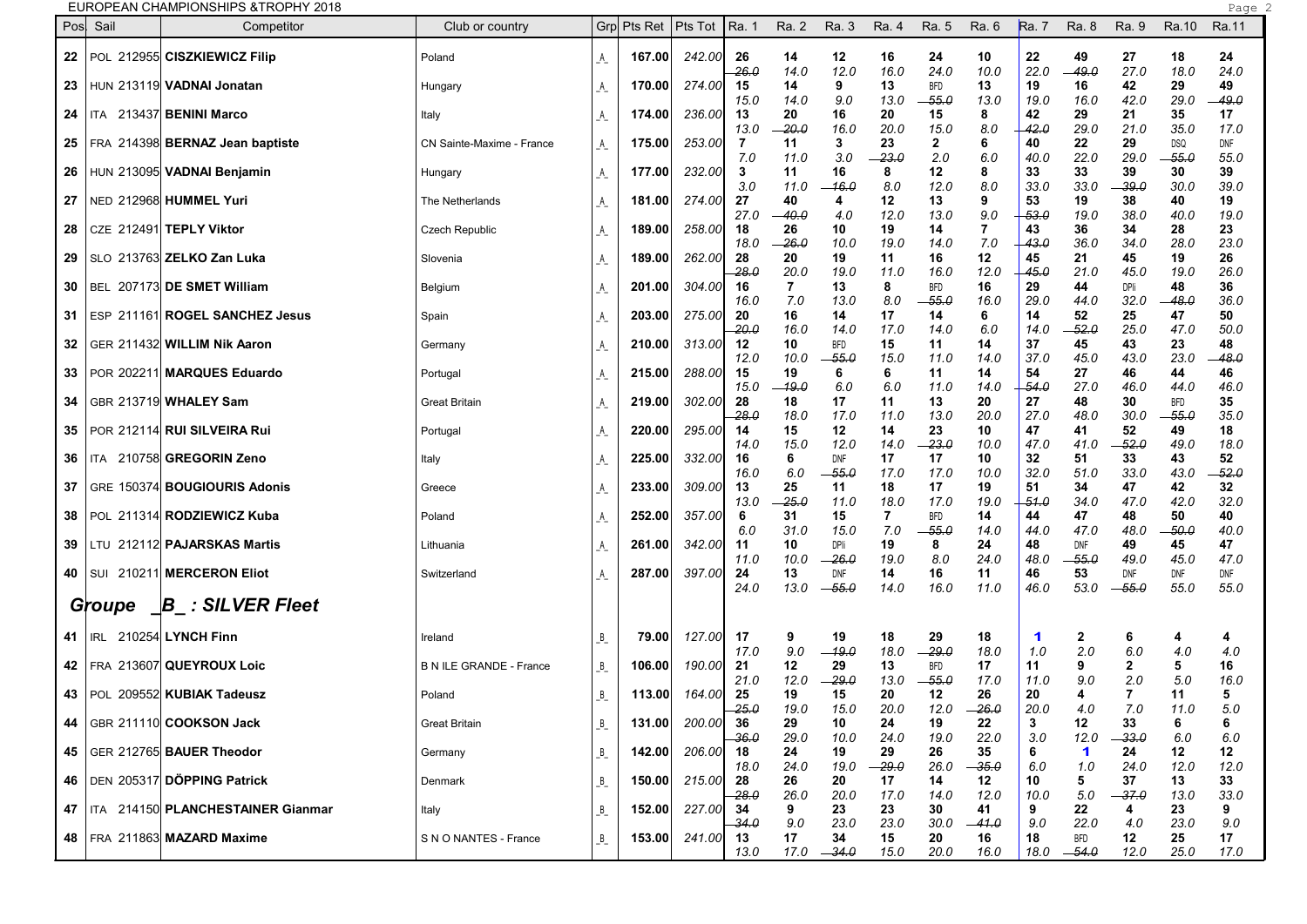| EUROPEAN CHAMPIONSHIPS & TROPHY 2018 |
|--------------------------------------|
|                                      |

|            |            | EUROPEAN CHAMPIONSHIPS &TROPHY 2018     |                                  |         |        |                               |              |               |                    |               |                    |               |                      |                       |                |                             | Page 3               |  |
|------------|------------|-----------------------------------------|----------------------------------|---------|--------|-------------------------------|--------------|---------------|--------------------|---------------|--------------------|---------------|----------------------|-----------------------|----------------|-----------------------------|----------------------|--|
| Pos        | Sail       | Competitor                              | Club or country                  |         |        | Grp Pts Ret   Pts Tot   Ra. 1 |              | Ra. 2         | Ra. 3              | Ra. 4         | Ra. 5              | Ra. 6         | Ra. 7                | Ra. 8                 | Ra. 9          | Ra.10                       | Ra.11                |  |
|            |            | 49 LTU 210163 JANULIONIS Karolis        | Lithuania                        | B       | 154.00 | 221.00                        | 15<br>15.0   | 22<br>22.0    | 27<br>27.0         | 33<br>$-33.0$ | 8<br>8.0           | 22<br>22.0    | 15<br>15.0           | 8<br>8.0              | 34<br>$-34.0$  | 27<br>27.0                  | 10<br>10.0           |  |
| 50         | I FIN.     | 212204 LAUKKANEN Nooa                   | Finland                          | B       | 159.00 | 255.00                        | 21           | 42            | 21                 | 15            | 17                 | 17            | 34                   | <b>BFD</b>            | 5              | 26                          | 3                    |  |
|            |            | 51   FRA 213604 LE PEN Etienne          | S N O NANTES - France            | B       | 171.00 | 264.00                        | 21.0<br>21   | $-42.0$<br>21 | 21.0<br>36         | 15.0<br>27    | 17.0<br>22         | 17.0<br>39    | 34.0<br>26           | -54.0<br>DNF          | 5.0<br>-1      | 26.0<br>$\overline{2}$      | 3.0<br>15            |  |
| 52 I       |            | GBR 210427 WHITELEY Daniel              | <b>Great Britain</b>             | B       | 189.00 | 278.00                        | 21.0<br>29   | 21.0<br>25    | 36.0<br>21         | 27.0<br>35    | 22.0<br>31         | -39.0<br>5    | 26.0<br>$\mathbf{2}$ | -- 54.0<br><b>BFD</b> | 1.0<br>14      | 2.0<br>8                    | 15.0<br><b>DNF</b>   |  |
|            |            | 53   ESP 213867 CANELLAS SALAS Mon      | Spain                            | B       | 196.00 | 270.00                        | 29.0<br>26   | 25.0<br>36    | 21.0<br>33         | $-35.0$<br>32 | 31.0<br>25         | 5.0<br>38     | 2.0<br>19            | -54.0<br>23           | 14.0<br>35     | 8.0<br>$\blacktriangleleft$ | 54.0<br>$\mathbf{2}$ |  |
|            |            | 54   SWE 211276 BENGTSON Emil           | Sweden                           | B       | 201.00 | 274.00                        | 26.0<br>24   | -36.0<br>18   | 33.0<br>29         | 32.0<br>37    | 25.0<br>19         | -38.0<br>35   | 19.0<br>24           | 23.0<br>31            | 35.0<br>3      | 1.0<br>18                   | 2.0<br>36            |  |
| 55         |            | SWE 211567 KARK Wilhelm                 | Sweden                           | B       | 202.00 | 280.00                        | 24.0<br>43   | 18.0<br>34    | 29.0<br>22         | -37.0<br>29   | 19.0<br>27         | 35.0<br>20    | 24.0<br>23           | 31.0<br>15            | 3.0<br>18      | 18.0<br>14                  | 36.0<br>35           |  |
|            |            | 56   DEN 209257 GULDBERG ROST Christian | Denmark                          | B       | 204.00 | 313.00                        | 43.0<br>25   | 34.0<br>27    | 22.0<br><b>BFD</b> | 29.0<br>25    | 27.0<br>10         | 20.0<br>28    | 23.0<br>27           | 15.0<br>19            | 18.0<br>26     | 14.0<br>17                  | -35.0<br><b>DNF</b>  |  |
| 57         |            | GER 211430 WILKEN Max                   | Germany                          | B       | 205.00 | 286.00                        | 25.0<br>44   | 27.0<br>29    | -55.0<br>30        | 25.0<br>16    | 10.0<br>19         | 28.0<br>23    | 27.0<br>37           | 19.0<br>16            | 26.0<br>31     | 17.0<br>16                  | -54.0<br>25          |  |
|            |            | <b>58   ITA 210766 VILLA Nicolo</b>     | Italy                            | B       | 210.00 | 300.00                        | 44.0<br>20   | 29.0<br>18    | 30.0<br>25         | 16.0<br>34    | 19.0<br>DNF        | 23.0<br>32    | 37.0<br>21           | 16.0<br>30            | 31.0<br>9      | 16.0<br>35                  | 25.0<br>21           |  |
|            |            | 59   POR 202213 SAMPAIO Santiago        | Portugal                         | B       | 211.00 | 309.00                        | 20.0<br>5    | 18.0<br>44    | 25.0<br>31         | 34.0<br>37    | 55.0<br>21         | 32.0<br>40    | 21.0<br>36           | 30.0<br><b>BFD</b>    | 9.0<br>15      | - 35.0<br>7                 | 21.0<br>19           |  |
| 60         |            | ISR 202121 GOLANI Omer Boaz             | Israel                           | B       | 213.00 | 285.00                        | 5.0<br>32    | -- 44.0<br>28 | 31.0<br>27         | 37.0<br>26    | 21.0<br>22         | 40.0<br>20    | 36.0<br>28           | -54.0<br>18           | 15.0<br>30     | 7.0<br>40                   | 19.0<br>14           |  |
|            |            | 61   FRA 211218 MORVAN Gaston           | <b>USAM Voile Brest - France</b> | B       | 234.00 | 306.00                        | -32.0<br>32  | 28.0<br>21    | 27.0<br>24         | 26.0<br>26    | 22.0<br>20         | 20.0<br>30    | 28.0<br>40           | 18.0<br>36            | 30.0<br>27     | -40.0<br>22                 | 14.0<br>28           |  |
| 62         | ISR        | 211955 GLANTZ Sagi                      | Israel                           | B       | 235.00 | 309.00                        | -32.0<br>32  | 21.0<br>28    | 24.0<br>28         | 26.0<br>25    | 20.0<br>27         | 30.0<br>36    | 40.0<br>12           | 36.0<br>29            | 27.0<br>38     | 22.0<br>34                  | 28.O<br>20           |  |
| $63$   IRL |            | 210978 GLYN Liam                        | Ireland                          | B       | 238.00 | 347.00                        | 32.0<br>18   | 28.0<br>37    | 28.0<br>25         | 25.0<br>35    | 27.0<br><b>BFD</b> | -36.0<br>18   | 12.0<br><b>DNF</b>   | 29.0<br>13            | -38.0<br>29    | 34.0<br>41                  | 20.0<br>22           |  |
|            |            | 64   UKR 212761 KUDRYASHOV Valeriy      | Ukraine                          | B       | 247.00 | 354.00                        | 18.0<br>BFD  | 37.0<br>33    | 25.0<br>20         | 35.0<br>34    | -55.0<br>22        | 18.0<br>25    | 54.0<br>17           | 13.0<br>26            | 29.0<br>47     | 41.0<br>52                  | 22.0<br>23           |  |
| 65         | <b>ITA</b> | 213174 MUSONE Giacomo                   | Italy                            | B       | 262.00 | 360.00                        | -55.0<br>BFD | 33.0<br>31    | 20.0<br>33         | 34.0<br>33    | 22.0<br>28         | 25.0<br>34    | 17.0<br>29           | 26.0<br>21            | 47.0<br>22     | -52.0<br>43                 | 23.O<br>31           |  |
| 66         | ITA        | 212774 DE LUCA Pietro                   | Italy                            | B       | 268.00 | 361.00                        | 55.0<br>23   | 31.0<br>30    | 33.0<br>37         | 33.0<br>42    | 28.C<br>25         | 34.0<br>23    | 29.0<br>4            | 21.0<br>39            | 22.0<br>51     | -43.0<br>45                 | 31.0<br>42           |  |
| 67         |            | FIN 211411 TAPPER Aleksi                | Finland                          | B       | 269.00 | 351.00                        | 23.0<br>27   | 30.0<br>32    | 37.0<br>23         | $-42.0$<br>22 | 25.0<br>36         | 23.0<br>32    | 4.0<br>46            | 39.0<br>28            | -51.0<br>20    | 45.0<br>42                  | 42.0<br>43           |  |
|            |            | 68   FRA 212542 LAVENANT Frank          | SN BAIE ST MALO - France         | B       | 271.00 | 369.00                        | 27.0<br>44   | 32.0<br>38    | 23.0<br>17         | 22.0<br>20    | -36.0<br>34        | 32.0<br>24    | 46.0<br>30           | 28.0<br>10            | 20.0<br>48     | 42.0<br>50                  | 43.0<br><b>DNF</b>   |  |
|            |            | 69   ESP 209164 ROSELLO Carlos          | Spain                            | B       | 274.00 | 360.00                        | 44.0<br>30   | 38.0<br>30    | 17.0<br>32         | 20.0<br>23    | 34.0<br>25         | 24.0<br>21    | 30.0<br>16           | 10.0<br><b>BFD</b>    | 48.0<br>42     | 50.0<br>47                  | -54.0<br>40          |  |
|            |            | 70   FRA 212318 BARRUE Arthur           | C O Y C HYEROIS - France         | B       | 278.00 | 358.00                        | 30.0<br>19   | 30.0<br>33    | -32.0<br>30        | 23.0<br>37    | 25.0<br>29         | 21.0<br>26    | 16.0<br>43           | -54.0<br>38           | 42.0<br>32     | 47.0<br>30                  | 40.0<br>41           |  |
|            |            | 71   POL 212506 KANIA Dawid             | Poland                           | B       | 279.00 | 365.00                        | 19.0<br>22   | 33.0<br>30    | 30.0<br>26         | -37.0<br>24   | 29.0<br>32         | 26.0<br>25    | 43.0<br>13           | 38.0<br><b>BFD</b>    | 32.0<br>46     | 30.0<br>44                  | 41.0<br>49           |  |
|            |            | 72   UKR 211271 PACHES Georgii          | Ukraine                          | B       | 281.00 | 364.00                        | 22.0<br>25   | 30.0<br>14    | 26.0<br>33         | 24.0<br>34    | $-32.0$<br>30      | 25.0<br>36    | 13.0<br>47           | $-54.0$<br>40         | 46.0<br>44     | 44.0<br>37                  | 49.0<br>24           |  |
|            |            | 73   UKR 211268 ZHUKLIN Ivan            | Ukraine                          |         | 286.00 | 372.00                        | 25.0<br>30   | 14.0<br>37    | 33.0<br>28         | 34.0<br>30    | 30.0<br>44         | $-36.0$<br>33 | $+47.0$<br>42        | 40.0<br>25            | 44.0<br>36     | 37.0<br>33                  | 24.0<br>34           |  |
|            |            | 74   SWE 207831 MAGNUSSON Marcus        |                                  | B       |        |                               | 30.0         | 37.0          | 28.0               | 30.0          | $-44.0$            | 33.0          | 42.0                 | 25.0                  | 36.0           | 33.0                        | 34.0                 |  |
|            |            |                                         | Sweden                           |         | 304.00 | 404.00                        | 20<br>20.0   | 26<br>26.0    | 43<br>43.0         | 44<br>44.0    | 24<br>24.0         | 46<br>$-46.0$ | 51<br>51.0           | <b>BFD</b><br>$-54.0$ | 19<br>19.0     | 29<br>29.0                  | 48<br>48.0           |  |
|            |            | 75   ESP 209810 GUILLEN SERRANO Alberto | Spain                            | B       | 346.00 | 455.00                        | 39<br>39.0   | 32<br>32.0    | 22<br>22.0         | 40<br>40.0    | BFD<br>$-55.0$     | 31<br>31.0    | 45<br>45.0           | 42<br>42.0            | DNF<br>$-54.0$ | 49<br>49.0                  | 46<br>46.0           |  |
|            |            | Groupe $\Box C$ : BRONZE Fleet          |                                  |         |        |                               |              |               |                    |               |                    |               |                      |                       |                |                             |                      |  |
|            |            | 76   ITA 209448 SACCOMANI Giovanni      | Italy                            | $C_{-}$ | 160.00 | 243.00                        | 42<br>42.0   | 41<br>$-41.0$ | 31<br>31.0         | 36<br>36.0    | 37<br>37.0         | 33<br>33.0    | 8<br>8.0             | 3<br>3.0              |                | 3<br>3.0                    | 9<br>9.0             |  |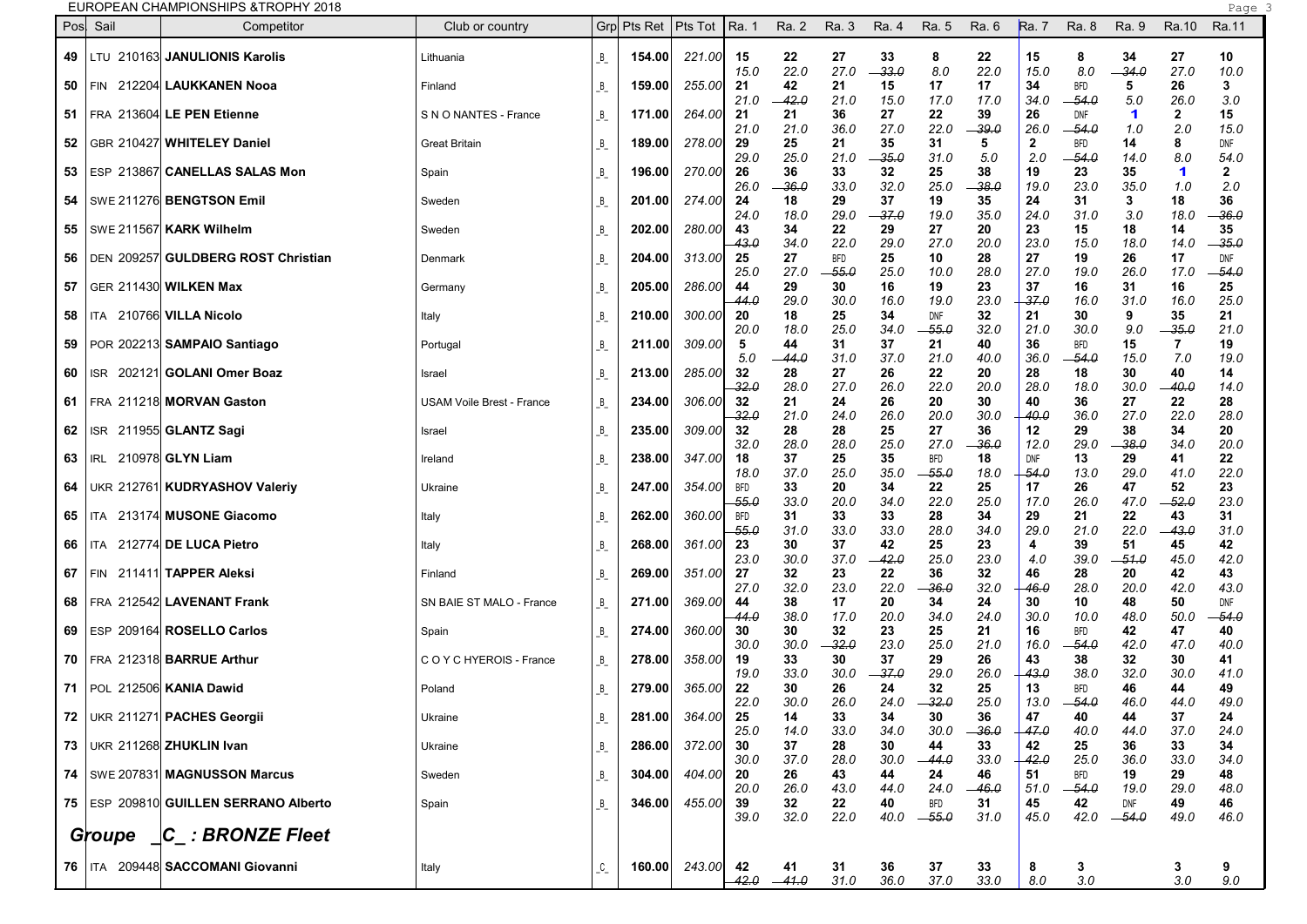| EUROPEAN CHAMPIONSHIPS & TROPHY 2018 |
|--------------------------------------|
|--------------------------------------|

|                  | EUROPEAN CHAMPIONSHIPS & TROPHY 2018      |                         |                       |        |        |               |               |                     |               |               |               |                             |                    |       |                    | Page                        |
|------------------|-------------------------------------------|-------------------------|-----------------------|--------|--------|---------------|---------------|---------------------|---------------|---------------|---------------|-----------------------------|--------------------|-------|--------------------|-----------------------------|
| Pos Sail         | Competitor                                | Club or country         | Grp Pts Ret   Pts Tot |        |        | Ra. 1         | Ra. 2         | Ra. 3               | Ra. 4         | Ra. 5         | Ra. 6         | <b>Ra.</b> 7                | Ra. 8              | Ra. 9 | Ra.10              | Ra.11                       |
|                  | 77   SWE 195041 GIPPERTH Albin            | Sweden                  | $\mathcal{C}_{-}$     | 177.00 | 287.00 | UFD           | 31            | 21                  | 31            | <b>BFD</b>    | 32            | BFD                         | 1                  |       | 4                  | 3                           |
| 78               | GBR 212661 FARREN-PRICE Jacob             | <b>Great Britain</b>    | $C_{-}$               | 186.00 | 281.00 | $-55.0$<br>39 | 31.0<br>34    | 21.0<br>26          | 31.0<br>35    | $-55.0$<br>31 | 32.0<br>41    | 54.0<br>6                   | 1.0<br>10          |       | 4.0<br>5           | 3.0<br>DNF                  |
| 79<br>I SUI      | 209936 ROLAZ Nicolas                      | Switzerland             | $\mathcal{C}_-$       | 188.00 | 284.00 | 39.0<br>31    | 34.0<br>34    | 26.0<br>42          | 35.0<br>38    | 31.0<br>35    | -41.0<br>34   | 6.0<br>4                    | 10.0<br>5          |       | 5.0<br><b>BFD</b>  | $-54.0$<br>7                |
| 80               | ESP 212175 <b>FOGUET ROJAS Ramiro</b>     | Spain                   | $C_{-}$               | 199.00 | 309.00 | 31.0<br>35    | 34.0<br>27    | -42.0<br><b>BFD</b> | 38.0<br>30    | 35.0<br>DNF   | 34.0<br>45    | 4.0<br>$\blacktriangleleft$ | 5.0<br><b>BFD</b>  |       | $-54.0$<br>6       | 7.0<br>$\blacktriangleleft$ |
|                  |                                           |                         |                       |        |        | 35.0          | 27.0          | -55.0               | 30.0          | $-55.0$       | 45.0          | 1.0                         | 54.0               |       | 6.0                | 1.0                         |
| 81<br><b>ISR</b> | 203658 BENHAROCH Maor                     | Israel                  | $C_{-}$               | 205.00 | 292.00 | 30<br>30.0    | 41<br>-41.0   | 38<br>38.0          | 46<br>-46.0   | 33<br>33.0    | 28<br>28.0    | 29<br>29.0                  | 6<br>6.0           |       | 36<br>36.0         | 5<br>5.0                    |
| 82               | EST 212229 HAUD Georg                     | Estonia                 | $C_{-}$               | 211.00 | 297.00 | -41<br>41.0   | 38<br>38.0    | 32<br>32.0          | 38<br>38.0    | 39<br>39.0    | 45<br>45.0    | 14<br>14.0                  | 18<br>18.0         |       | 12<br>12.0         | 20<br>20.0                  |
| 83               | CRO 210016 PERKOVIC Dominik               | Croatia                 | $C_{-}$               | 216.00 | 300.00 | 37<br>37.0    | 45<br>45.0    | 35<br>35.0          | 39<br>39.O    | 39<br>39.0    | 38<br>38.0    | 21<br>21.0                  | 14<br>14.0         |       | 16<br>16.0         | 16<br>16.0                  |
| 84               | ESP 213859 PLOMER QUIROGA Mario           | Spain                   | $C_{-}$               | 217.00 | 326.00 | 48            | 22            | DNF                 | 45            | 28<br>28.0    | 49            | 13                          | <b>DNF</b>         |       | 8                  | 4                           |
| 85               | CZE 211236 HALOUZKA Jakub                 | <b>Czech Republic</b>   | $C_{-}$               | 217.00 | 302.00 | 48.0<br>41    | 22.0<br>35    | -55.0<br>36         | 45.0<br>42    | 27            | 49.0<br>43    | 13.0<br>17                  | -54.0<br>19        |       | 8.0<br>28          | 4.0<br>14                   |
| 86               | ESP 207110 <b>FLORES MARTIN Guillermo</b> | Spain                   | $C_{-}$               | 225.00 | 319.00 | 41.0<br>33    | 35.0<br>36    | 36.0<br>40          | 42.0<br>30    | 27.0<br>36    | 43.0<br>40    | 17.0<br>BFD                 | 19.0<br>9          |       | 28.0<br>15         | 14.0<br>26                  |
| 87               | <b>GBR 214126 FLOWER Ben</b>              | <b>Great Britain</b>    | $C_{-}$               | 227.00 | 320.00 | 33.0<br>45    | 36.0<br>48    | 40.0<br>42          | 30.0<br>43    | 36.0<br>36    | 40.0<br>42    | 54.0<br>18                  | 9.0<br>16          |       | 15.0<br>18         | 26.0<br>12                  |
| 88               | CZE 195103 NOVOTNY Stepan                 | Czech Republic          | $C_{-}$               | 228.00 | 326.00 | -45.0<br>39   | 48.0<br>44    | 42.0<br>41          | 43.0<br>39    | 36.0<br>33    | 42.0<br>30    | 18.0<br>3                   | 16.0<br>BFD        |       | 18.0<br>19         | 12.0<br>24                  |
|                  | CRO 193187 NOVAK Mario                    |                         |                       |        |        | 39.0          | -44.0<br>40   | 41.0<br>41          | 39.0          | 33.0<br>37    | 30.0          | 3.0                         | -54.0<br>8         |       | 19.0               | 24.0<br>6                   |
| 89               |                                           | Croatia                 | $\mathcal{C}_-$       | 230.00 | 326.00 | 42<br>42.0    | 40.0          | 41.0                | 39<br>39.0    | 37.0          | 39<br>39.0    | BFD<br>-54.0                | 8.0                |       | 20<br>20.0         | 6.0                         |
| 90               | CRO 213982  <b>CVINAR Alec</b>            | Croatia                 | $\mathcal{C}_{-}$     | 230.00 | 330.00 | 45<br>45.O    | 43<br>43.0    | <b>BFD</b><br>-55.0 | 33<br>33.0    | 34<br>34.0    | 40<br>40.0    | 20<br>20.0                  | 11<br>11.0         |       | 38<br>38.0         | 11<br>11.0                  |
| 91               | GBR 211408 AITKEN Jack                    | <b>Great Britain</b>    | $C_{-}$               | 244.00 | 343.00 | 38<br>38.0    | 45<br>45.0    | 34<br>34.0          | 44<br>44.0    | 41<br>41.0    | 34<br>34.0    | 24<br>24.0                  | 15<br>15.0         |       | 14<br>14.0         | DNF<br>-54.0                |
| 92               | SWE 202526 JOHNSSON Albin                 | Sweden                  | $\mathcal{C}_-$       | 246.00 | 342.00 | 34<br>34.0    | 48<br>48.0    | 45<br>45.0          | 48<br>48.0    | 47<br>47.0    | 48<br>48.0    | 12<br>12.0                  | 26<br>26.0         |       | 9<br>9.0           | 25<br>25.0                  |
| 93               | GRE 207459 ZAMIT Loukianos                | Greece                  | $C_{-}$               | 251.00 | 343.00 | 49            | 38            | 37                  | 41            | 43            | 43            | 11                          | 23                 |       | 41                 | 17                          |
| 94               | ESP 196951 SABATE ORERA Matias            | Spain                   | $C_{-}$               | 261.00 | 370.00 | 49.0<br>33    | 38.0<br>46    | 37.0<br>39          | 41.0<br>D+R   | 43.0<br>30    | 43.0<br>47    | 11.0<br><b>BFD</b>          | 23.0<br>21         |       | 41.0<br>27         | 17.0<br>18                  |
| 95               | FRA 203855 <b>BOITE Alexandre</b>         | S R HAVRE - France      | $C_{-}$               | 280.00 | 379.00 | 33.0<br>36    | 46.0<br>32    | 39.0<br>39          | 55.0<br>25    | 30.0<br>38    | 47.0<br>DPIi  | $-54.0$<br>$\overline{2}$   | 21.0<br><b>DNF</b> |       | 27.0<br>DNF        | 18.0<br>DNF                 |
| 96               | EST 212230 ARUJA Martin                   | Estonia                 | $C_{-}$               | 281.00 | 384.00 | 36.0<br>47    | 32.0<br>49    | 39.0<br>40          | 25.0<br>43    | 38.0<br>32    | 45.0<br>39    | 2.0<br>22                   | -54.0<br>BFD       |       | 54.0<br>39         | 54.0<br>19                  |
| 97               | CRO 213012 GASPIC Stipe                   | Croatia                 | $C_{-}$               | 281.00 | 379.00 | 47.0<br>43    | 49.0<br>44    | 40.0<br>39          | 43.0<br>36    | 32.0<br>26    | 39.0<br>37    | 22.0<br><b>BFD</b>          | -54.0<br>24        |       | 39.0<br><b>BFD</b> | 19.0<br>22                  |
|                  | 203066 AHVONEN Aarni                      |                         |                       |        | 382.00 | 43.0          | -- 44.0       | 39.0                | 36.0          | 26.0          | 37.0          | -54.0                       | 24.0               |       | 54.0               | 22.0                        |
| 98<br>l FIN.     |                                           | Finland                 | $C_{-}$               | 282.00 |        | 46<br>46.0    | 39<br>39.0    | 44<br>44.0          | 41<br>41.0    | 34<br>34.0    | 46<br>46.0    | 33<br>33.0                  | BFD<br>54.0        |       | 35<br>35.0         | 10<br>10.0                  |
| 99               | LTU 210950 EIDUKEVICIUS Marius            | Lithuania               | $C_{-}$               | 284.00 | 384.00 | 47<br>47.0    | 47<br>47.0    | 40<br>40.0          | 50<br>$-50.0$ | 33<br>33.0    | 50<br>$-50.0$ | 31<br>31.0                  | 20<br>20.0         |       | 25<br>25.0         | 41<br>41.0                  |
|                  | 100 GBR 173611 WOODLEY Joseph             | <b>Great Britain</b>    | $C_{-}$               | 287.00 | 387.00 | 46<br>-46.0   | 45<br>45.0    | 42<br>42.0          | 44<br>44.0    | 41<br>41.0    | 45<br>45.0    | 32<br>32.0                  | 27<br>27.0         |       | 11<br>11.0         | DNF<br>$-54.0$              |
|                  | 101 NOR 207547 TVEIT Sigurd               | Norway                  | $\mathcal{L}_{-}$     | 293.00 | 396.00 | 40<br>40.0    | 40<br>40.0    | 49<br>$-49.0$       | 46<br>46.0    | 37<br>37.0    | 36<br>36.0    | 26<br>26.0                  | BFD<br>$-54.0$     |       | 29<br>29.0         | 39<br>39.0                  |
|                  | 102 SUI 212313 BAUDET Arthur              | Switzerland             | $C_{-}$               | 296.00 | 395.00 | 40            | 52<br>$-52.0$ | 47                  | 47            | 46            | 47            | 25<br>25.0                  | 28                 |       | 31                 | 32                          |
|                  | 103 SUI 208783 KNECHT Cyrill              | Switzerland             | $C_{-}$               | 297.00 | 400.00 | 40.0<br>43    | 42            | $-47.0$<br>43       | 47.0<br>49    | 46.0<br>46    | 47.0<br>47    | 15                          | 28.0<br><b>BFD</b> |       | 31.0<br>7          | 32.0<br>DNF                 |
|                  | 104 FRA 211342 DUFEAL Kevin               | C N SCHOELCHER - France | $C_{-}$               | 305.00 | 405.00 | 43.0<br>-49   | 42.0<br>51    | 43.0<br>41          | $-49.0$<br>43 | 46.0<br>39    | 47.0<br>44    | 15.0<br>30                  | $-54.0$<br>29      |       | 7.0<br>34          | 54.0<br>45                  |
|                  |                                           |                         |                       |        |        | -49.0         | $-51.0$       | 41.0                | 43.0          | 39.0          | 44.0          | 30.0                        | 29.0               |       | 34.0               | 45.0                        |